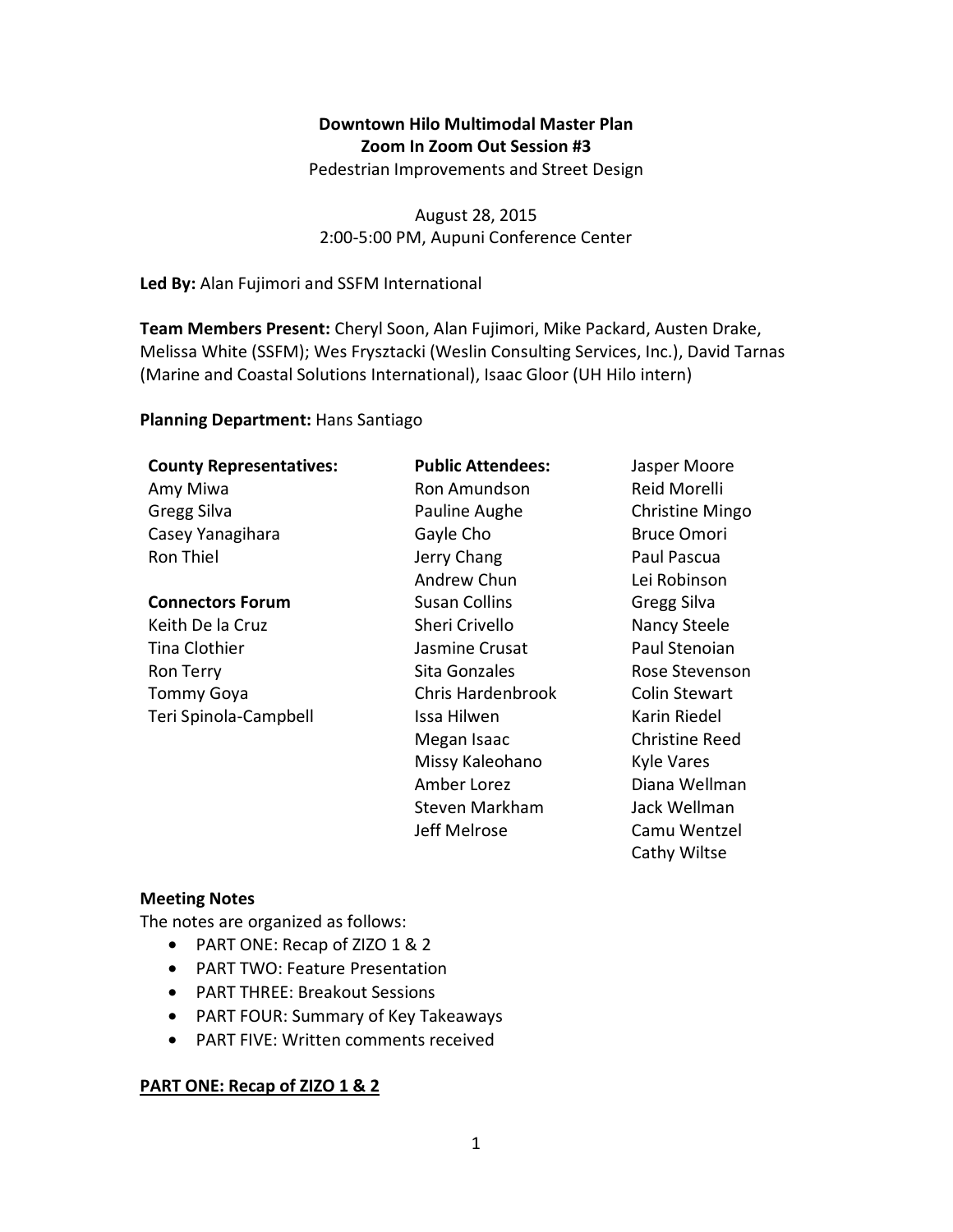Cheryl Soon welcomed the group, explained the handouts and the next steps. Cheryl introduced Mike Packard whom summarized the ZIZO 1 presentation and takeaways.

## **1) Re-Cap of ZIZO 1: Circulation, Street Typologies, and Bicycle Facilities (Mike Packard)**

Mike Packard presented the following recap of ZIZO 1 Key Takeaways:

ZIZO 1 presented an overview of recommendations pertaining to circulation, intersection design, and bicycle facilities. This included a description of recommended changes and the reasoning for each; specifically, slowing traffic and increasing efficient circulation and access within downtown. Key recommendations included:

- A) Two-way conversion of Kinoole, Keawe, and Kalakaua to improve connectivity and slow traffic at multiple intersections including Waiānuenue & Bayfront, Kamehameha & Haili, and others.
- B) Intersection treatments to improve multi-modal travel. These include roundabouts at multiple locations including Waianuenue and Bayfront, Kamehameha and Haili, and other locations as shown in the handouts.
- C) Roadway extensions at Mamo Street, Ululani Street, and Ponahawai Street to Bayfront Highway. These are intended to improve the downtown roadway network connectivity.
- D) Dedicated bike facilities through reconfigured street cross-sections including the Bayfront trails.

The main takeaways based on feedback from participants at ZIZO 1 were:

- There was general support for converting one-way streets to two-way operations
- There were comments to make sure landscaping is a part of these improvements
- There is support for roundabouts at downtown Hilo gateways as long as they are within the existing ROW and can accommodate trucks
- There is interest in understanding the pros/cons of roundabouts versus traffic signals along Bayfront Highway
- People want to make sure State DOT is being coordinated with to get their buyin on proposed changes to Bayfront
- People want to ensure regional bike connections and Bayfront Trails Plan were incorporated into the planning process
- There is general interest in phasing and how to achieve the proposed plan, stepby-step
- People want to make sure this is connected to the repaving program as well as ongoing construction projects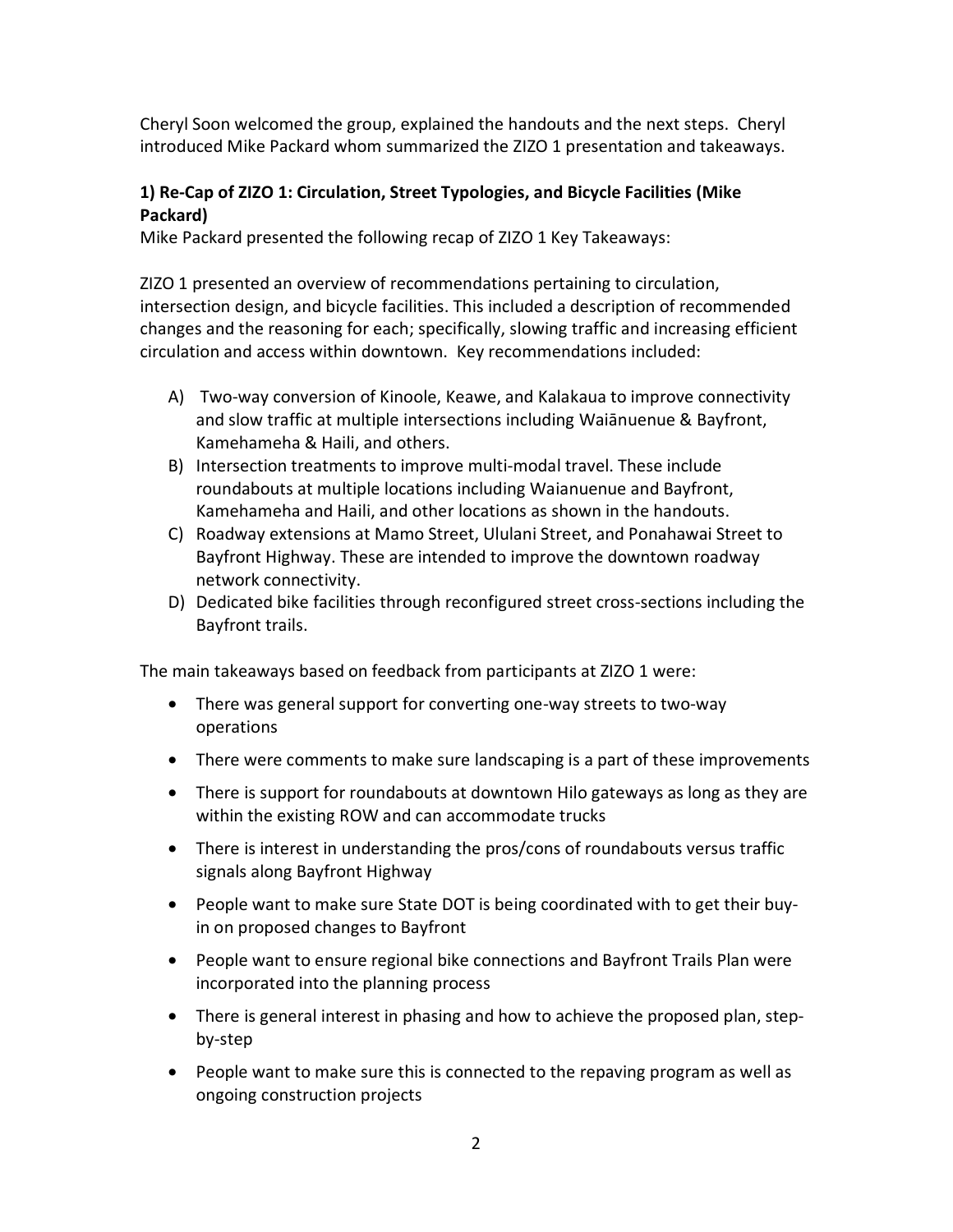• The community would like to see demonstration/pilot projects or community events to draw attention to proposed changes

*Comprehensive notes and handouts from ZIZO 1 are posted online at www.hawaiicountycompletestreets.com.* 

**2) Recap of ZIZO 2: Parking and Transit Solutions (Wes Frysztacki)** 

Wes Frysztacki of Weslin Consulting Services, Inc. presented the following recap of ZIZO 2 Key Takeaways:

ZIZO 2 presented an overview of recommendations pertaining to parking and transit solutions. Key recommendations included:

- A) Make the downtown core more pedestrian oriented, and how that impacts parking locations and choices.
- B) Establish a park-once policy by creating the right type and amount of parking.
- C) Provide remote parking with shuttle service for downtown employees and business owners.
- D) Increase parking turnover downtown using parking management and enforcement.
- E) Expand the downtown circulator shuttle that operates between downtown and the remote parking lot with extensions to key destinations such as UH Hilo, the airport and the cruise ship terminal.
- F) Viable parking options (including immediate, near term, and long term actions), parking pay stations, proposed off street public parking and monthly parking permit lot locations throughout downtown,
- G) Covered walkways that connect parking areas with downtown.
- H) Locations for possible structured parking facilities.

The following key takeaways summarize input received on parking:

- There was a general concern about how much parking was right for Hilo. Incentives are needed to encourage people to use remote parking. Distant lots could be vulnerable to safety and security problems. They need to be well-lit, have an emergency call box, provide for bike sharing, and provide covered walkways to downtown.
- There was concern about the ADA parking: amount, location, time limits.
- There was recognition that paying for parking may be needed and would need to include management and enforcement.
- There were suggestions about how to find more parking supply: an example was Hawaiian Telcom lot on Keawe.
- There were concerns about parking structures: cost, visual, environmental
- Business Improvement District requires buy in of all businesses and property owners.

The key takeaways on transit were as follows: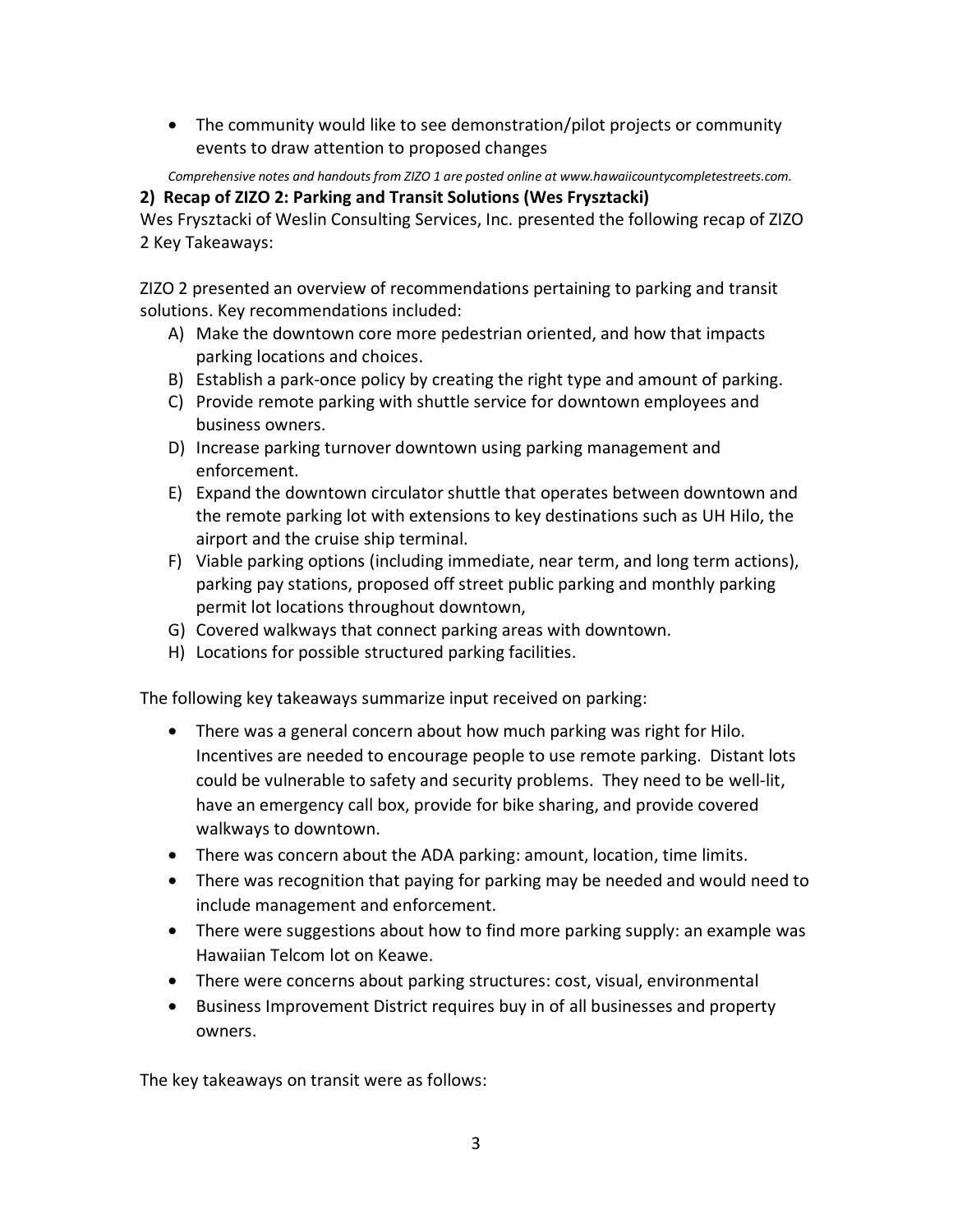- There was a general support for having a Downtown Hilo shuttle. Some people question whether it is needed and how it works between MTA and possible private operators.
- UH Hilo shuttle was tested, please investigate the results.
- Use Kamehameha, not Bayfront Highway for the routing.
- Parking pay station program needs to start before transit shuttle. Funding for the shuttle needs to be identified. Concerns about ability of employee's and employer's ability to pay for parking plus transit.

*Notes and Handouts from ZIZO 2 are posted online at www. hawaiicountycompletestreets.com.* 

## **PART TWO: Feature Presentation**

**ZIZO 3 Presentation: Pedestrian Improvements and Street Design (Alan Fujimori)**  Cheryl Soon introduced Alan Fujimori Landscape Architect from SSFM, gave the main presentation. Alan presented an overview of recommendations pertaining to pedestrian improvements and street design. Key recommendations include:

- A) Identify key streets in downtown Hilo as pedestrian areas where the County would apply special treatments and street typologies. These include festival streets that may be closed periodically for events, and shared streets where pedestrians take priority.
- B) Establish gateway features at key entry points into downtown. The gateway features are Bayfront & Waiānuenue, Waiānuenue & Kinoole, Kinoole & Kīlauea, Kīlauea & Ponahawai, Ponahawai & Kamehameha, and Kamehameha & Waiānuenue.
- C) Incorporate signage and wayfinding features to direct downtown users to key destinations and pedestrian/bicycle/transit networks.
- D) Add bicycle facilities throughout downtown, such as bike racks, bike corrals, and start a bike share program.
- E) Make downtown intersections more attractive and compact through landscaped curb extensions. Incorporate functional elements for ADA access and drainage.
- F) Designate certain streets to allow parklets. Provide space and permission for downtown businesses and users to set up temporary or permanent parklets.
- G) Create a more comfortable walking environment by installing through covered walkways, awnings, sheltered bus stops, and possibly a pedestrian bridge across Bayfront at Waianuenue.
- H) Provide access to ADA parking and accessible crossings throughout Downtown.
- I) Incorporate green streets design features into landscaping and street features to enhance drainage and filter runoff.
- J) Add street trees and landscaping downtown, using curb extension planters.
- K) Provide a covered walkway from the remote employee parking lot to Downtown.
- L) Create a pedestrian promenade along Kamehameha Avenue. Incorporate sidewalk dining and thematic landscaping.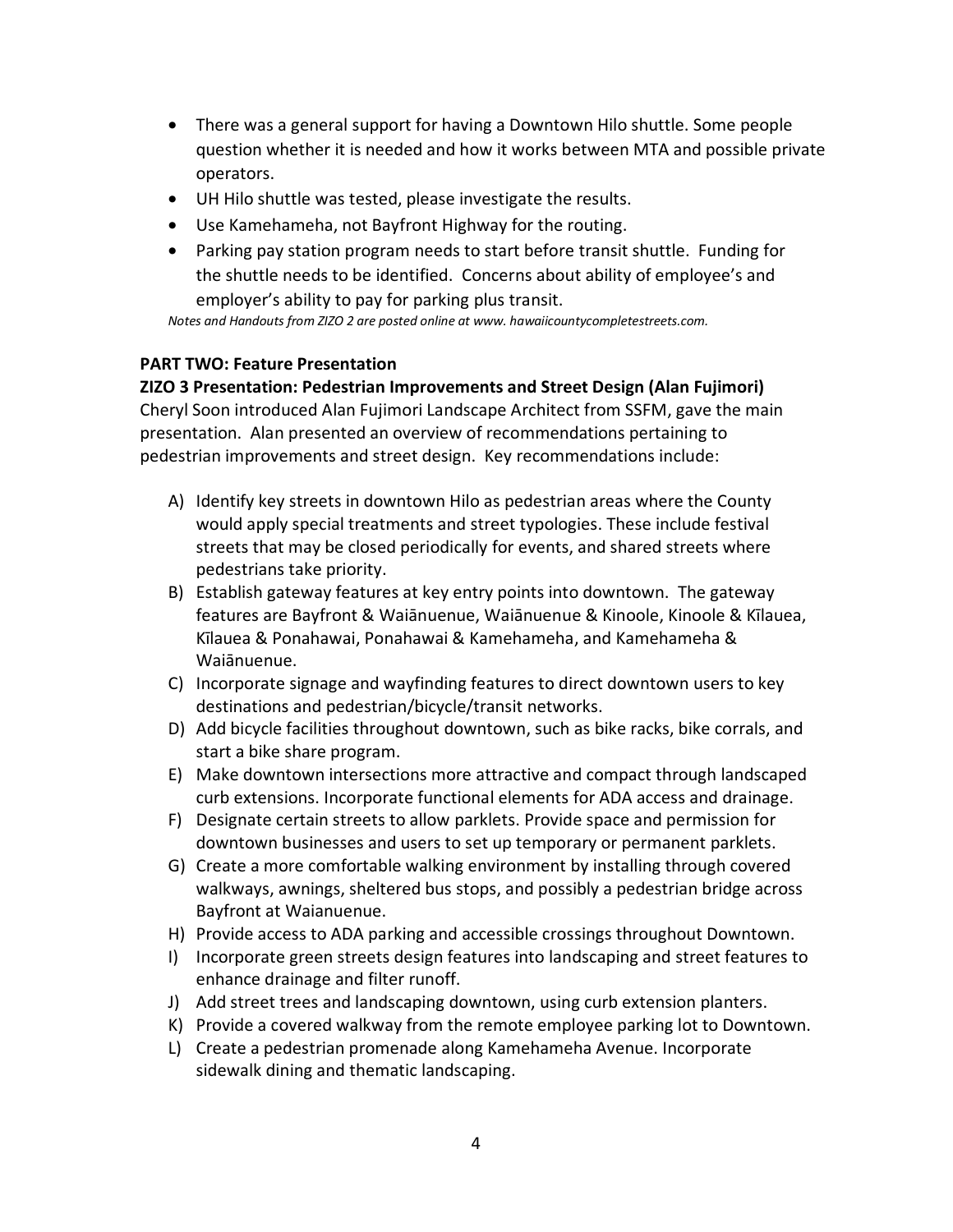## **PART THREE: Breakout Groups**

Three breakout groups were formed to discuss topics in more detail. Each breakout had a facilitator and recorder. Breakout groups discussed the following questions and considerations:

| 1. Street Typology           | Are there other streets that<br>a.                         |
|------------------------------|------------------------------------------------------------|
|                              | should be designated as one of<br>these street types? Why? |
|                              | Are there streets shown that<br>b.                         |
|                              | should not be designated as such?                          |
|                              | Why?                                                       |
|                              |                                                            |
| 2. Gateways                  | Are there other gateways? Why?<br>a.                       |
|                              | b. Are there gateways shown that                           |
|                              | should not be designated as such?<br>Why?                  |
|                              |                                                            |
| 3. Trails                    | Should the Shoreline Trail be<br>a.                        |
|                              | added to the trail network?                                |
|                              | Should the Wailuku River Trail be<br>b.                    |
|                              | added to the trail network?                                |
|                              | Are the any additional map<br>$\mathsf{C}$ .               |
|                              | locations?                                                 |
|                              |                                                            |
| <b>Bike Facilities</b><br>4. | Any other kind of bike facilities<br>а.                    |
|                              | and where should they be                                   |
|                              | located?                                                   |
|                              | Any other bike share locations?<br>b.                      |
|                              | Any other bike corral locations?<br>$\mathsf{C}$ .         |
|                              |                                                            |
| 5.<br><b>Curb Extensions</b> | Which street(s) is/ (are) the most<br>a.                   |
|                              | important ones to have curb                                |
|                              | extensions?                                                |
|                              | Any changes to the recommended<br>b.                       |
|                              | locations for curb extensions?                             |
|                              |                                                            |
| 6. Parklets                  | Do you feel that parklets improve<br>a.                    |
|                              | the livability of Downtown Hilo                            |
|                              | knowing it will take away parking?                         |
|                              | Are there any other streets that<br>b.                     |

should have parklets?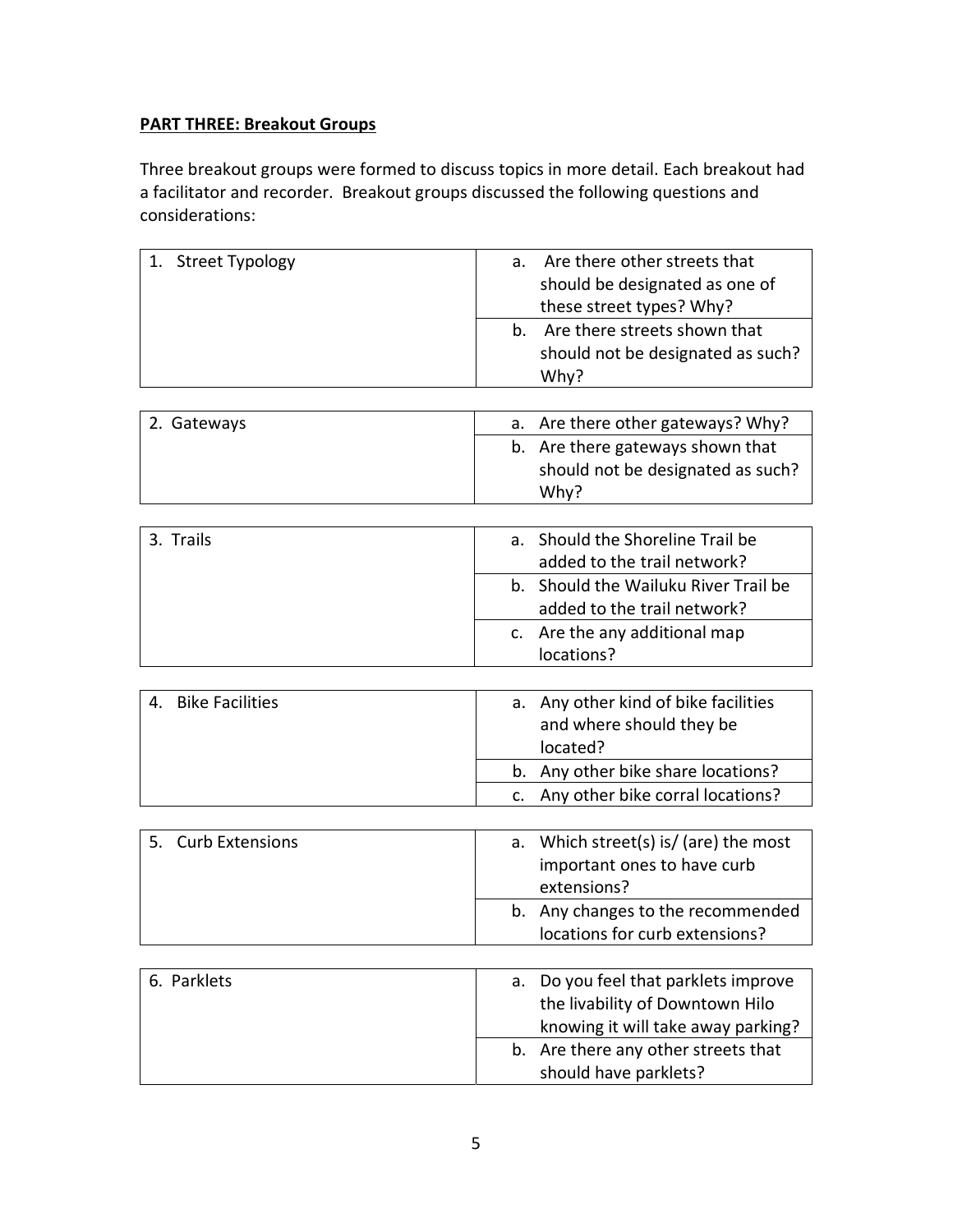| 7. Special Pedestrian Features | Would you prefer a pedestrian<br>а.<br>bridge crossing over Bayfront Hwy<br>at Waianuenue verses an at-grade<br>signal controlled crossing? |
|--------------------------------|---------------------------------------------------------------------------------------------------------------------------------------------|
|                                | b. Do you think a covered walkway<br>connection will make employees<br>use a remote parking lot?                                            |
|                                |                                                                                                                                             |
|                                |                                                                                                                                             |

| 8. ADA Access | a. Are there other ADA facilities that |
|---------------|----------------------------------------|
|               | need to be considered for the          |
|               | street design infrastructure?          |

| 9. Green Streets |  | a. Are green streets good for Hilo? |
|------------------|--|-------------------------------------|
|                  |  |                                     |

| 10. Street Trees | a. Do you agree with the design        |
|------------------|----------------------------------------|
|                  | concept for the street trees?          |
|                  | b. Are there any other streets that    |
|                  | you would recommend?                   |
|                  | c. Are there trees on this street that |
|                  | you would not use?                     |

Below are the comments recorded by each breakout group. They are recorded as spoken, without any reconciliation of conflicts, or efforts at finding consensus.

### **Notes from Breakout Group # 1 (Facilitator: Mike Packard; Recorder: Austen Drake)**

#### Q1 Street Typology:

- a. Are there other streets that should be designated as one of these street types? Why?
- b. Are there streets shown that should not be designated as such? Why?
- Festival streets don't benefit restaurants as shown; we would rather see it on Keawe versus the mauka-makai streets.
- One group member agreed with the mauka-makai placement due to ocean views and sea breezes. We should pay more attention to enhancing view corridors. Keawe is too narrow to be a festival street.
- People have been putting signs out without getting the required permits.
- It seems that using the street as a festival street would only happen a few times a year; the idea is that the street would be closed off for these events.
- If Keawe and Kinoole were converted into a two way street, it would open up many possibilities.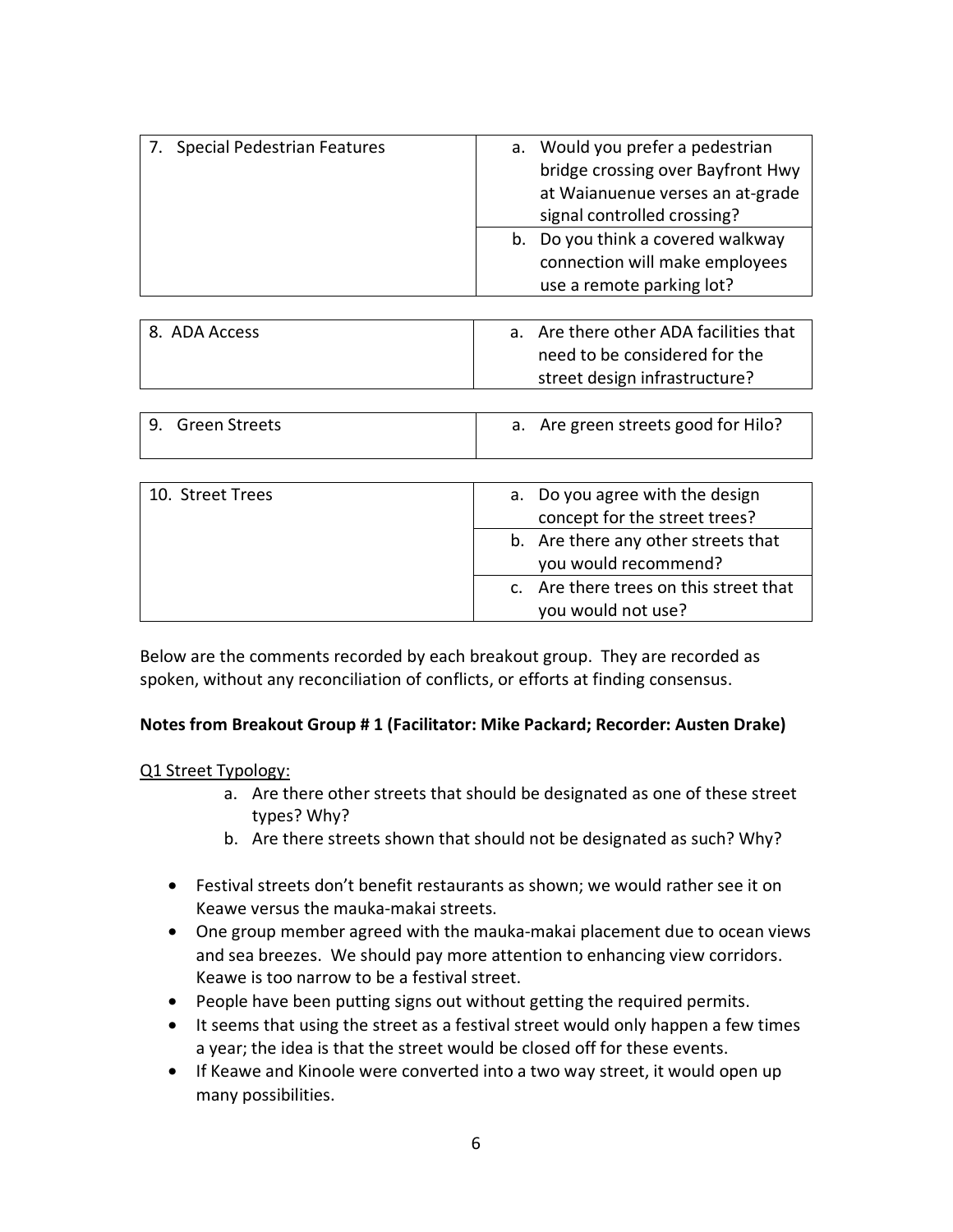• Parks: There is a need to acknowledge that the Ponahawai Ext. goes through park land. Response: The Team met with County Parks Department and they indicated this should not be a problem. The area is too small for active recreational uses.

*Additional Questions:* 

• *Q: How can we make Haili St. a shared street? Response: It could have curbs or be curbless. It could be more open with no lines designating travel way. This wouldn't preclude parking.* 

Q: If a roundabout were installed at Waiānuenue/Bayfront, how would pedestrians cross the multi-lane roundabout?

Response: Multi-lane roundabouts are more difficult to cross safely. However if Ponahawai connection is added, it will divert some volumes away from the Waiānuenue-Bayfront intersection and may allow for a reduction to a single lane roundabout.

## Q2 Gateways:

- a. Are there other gateways? Why?
- b. Are there gateways shown that should not be designated as such? Why?
- Issues regarding the roundabout at Bayfront/Ponahawai include: concern over large trucks using these roundabouts. Perhaps there could be paved center islands that are mountable.

*Additional Questions:* 

- *Q: Where are other gateways? A: Haili St. makai bound; above or at Kapi'olani.*
- *Q: What aspects of festival streets benefit Keawe? A: Pedestrian access*
- *Q: Who funds/maintains the streets? Is a change in ordinance required to allow this type of use?*

# Q3 Trails:

- a. Should the Shoreline Trail be added to the trail network?
- b. Should the Wailuku River Trail be added to the trail network?
- c. Are the any additional map locations?
- We would like to see the beach and shoreline trails restored.
- *Additional Questions:* 
	- *Q: Where would the connections be located? A: The intersection of Waiānuenue and Ponahawai.*
	- *Q: Has the idea of a pedestrian overpass been discussed? A: Yes, but ADA access would be a challenge due to the change in elevation; we could use a parallel ramp to achieve this goal.*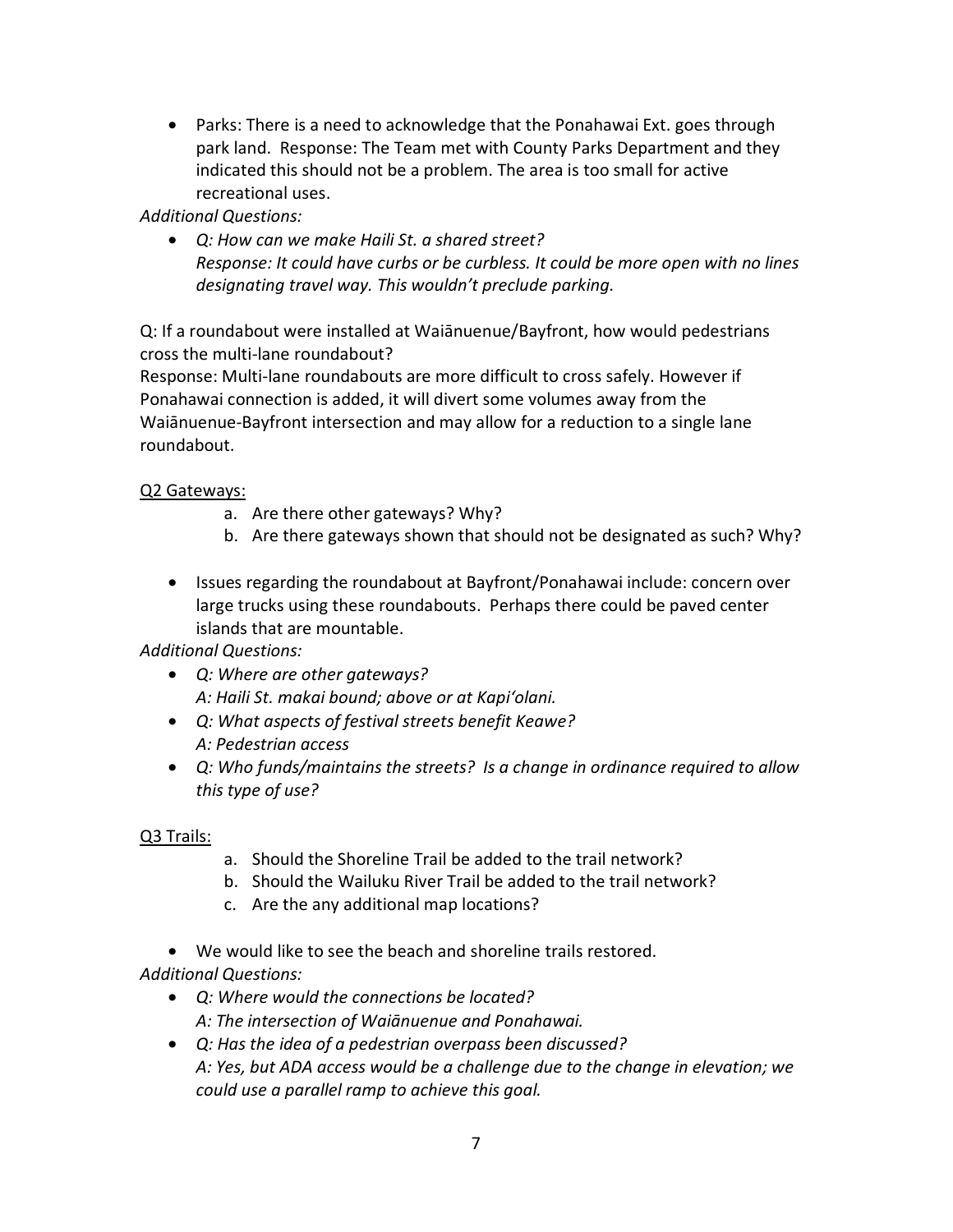• *Q: Will the report include phasing of improvements (e.g. a one way to a two way conversion)? A: Yes, striping verses pavement versus signals. We also need to consider funding sources.* 

## Q4 Bike Facilities:

- a. Any other kind of bike facilities and where should they be located?
- b. Any other bike share locations?
- c. Any other bike corral locations?
- One member loved the bike sharing idea, but it may be too soon to implement at this point in time. People need to get used to seeing bikes on the road.

### *Additional Questions:*

• *Q: What is a bike route/sharrow? A: It is a method of using striping and signage to designate and make visually known that bikes are allowed to share lanes.* 

### Q5 Curb Extensions:

- a. Which street(s) is/ (are) the most important ones to have curb extension?
- b. Any changes to the recommended locations for curb extensions?



- Congestion during rush hour drives people away from businesses.
- We don't want turn lanes taken away to make room for curb extensions.

### *Additional Questions:*

- *Q: Is sidewalk repair included in this study? Property owners are not sure who is responsible to fix these areas. A: Yes*
- *Q: Will Waiānuenue one way school flow go away? A: Maybe, it would make sense and may not be necessary anymore.*

### Q6 Parklets:

- a. Do you feel that parklets improve the livability of Downtown Hilo knowing it will take away parking?
- b. Are there any other streets that should have parklets?
- We could do "pop ups" that can move around (i.e. San Francisco) or use portable curb blocks

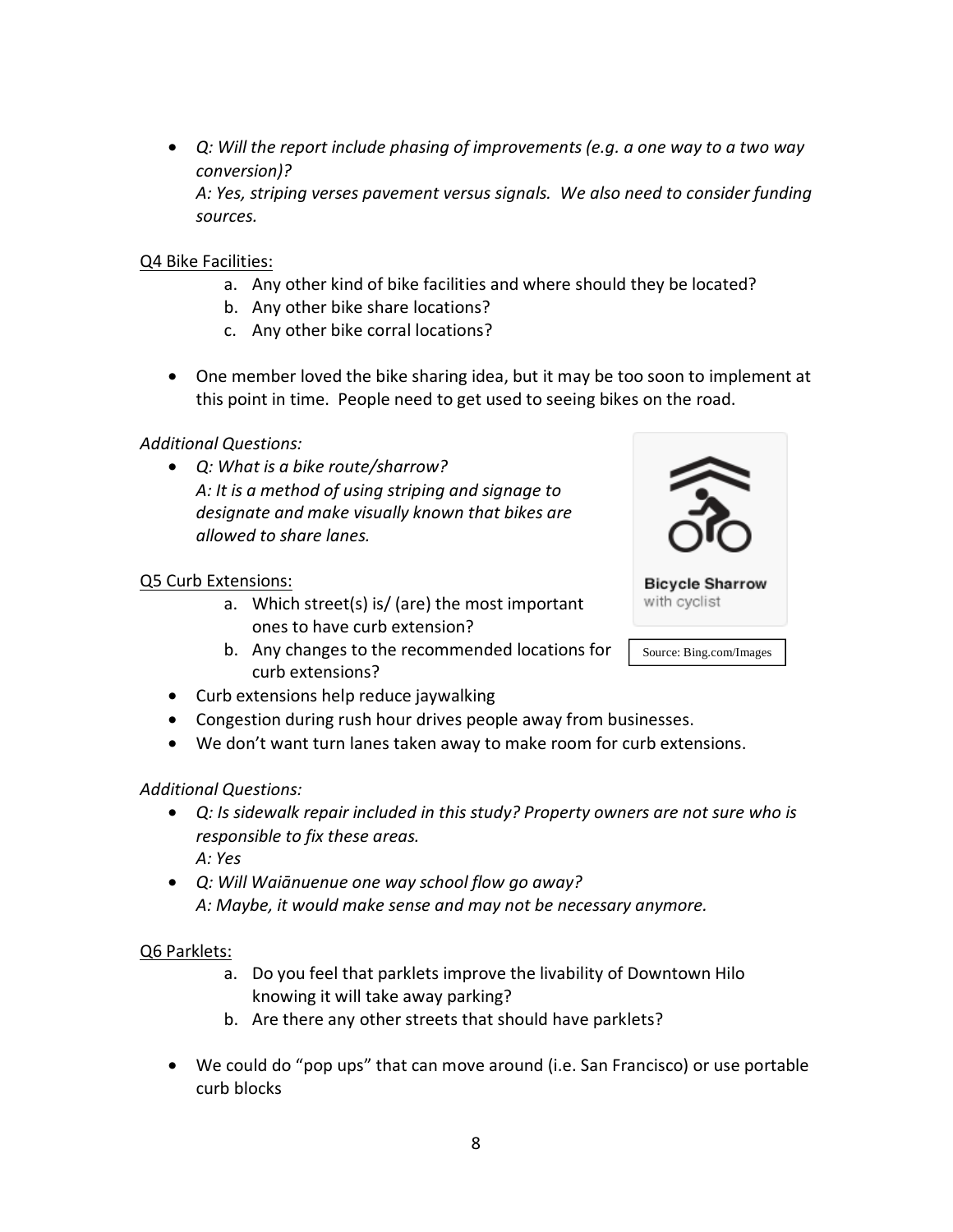*Additional Questions:* 

- *Q: How do people with visual impairments navigate curbless streets? A: The intention is to maintain a pedestrian safe space.*
- *Q: Is the planning document going to be adopted as an ordinance? A: This is unclear right now.*
- *Q: Was envision 2025 made legal by ordinance? A: No.*
- *Q: What will be do with utilities (re: Keawe/Mamo)*

Q7 Special Pedestrian Features:

- a. Would you prefer a pedestrian bridge crossing over Bayfront Hwy at Waianuenue verses an at-grade signal controlled crossing?
- b. Do you think a covered walkway connection will make employees use a remote parking lot?
- Covered walkways are essential to get people to park and walk.
- A pedestrian bridge would be the safest way to cross but it would be expensive. The bridge could be an attraction, but it is more important to prioritize improvements.

*Additional Questions:* 

• *Q: Who will fund additional awnings? A: This is unclear at this point.* 

# Q8 ADA Access:

a. Are there other ADA facilities that need to be considered for the street design infrastructure?

# *Additional Questions:*

- *Q: Is there an opportunity to widen S/W's? A: We could use bulb-outs to get obstructions out of the way.*
- *Q: What about store entrance access?*
- *Q: What about enforcement of ADA parking?*

# Q9 Green Streets:

- a. Are green streets good for Hilo?
- Yes, they can work here.

## Q10 Street Trees:

- a. Do you agree with the design concept for the street trees?
- b. Are there any other streets that you would recommend?
- c. Are there trees on this sheet that you would not use?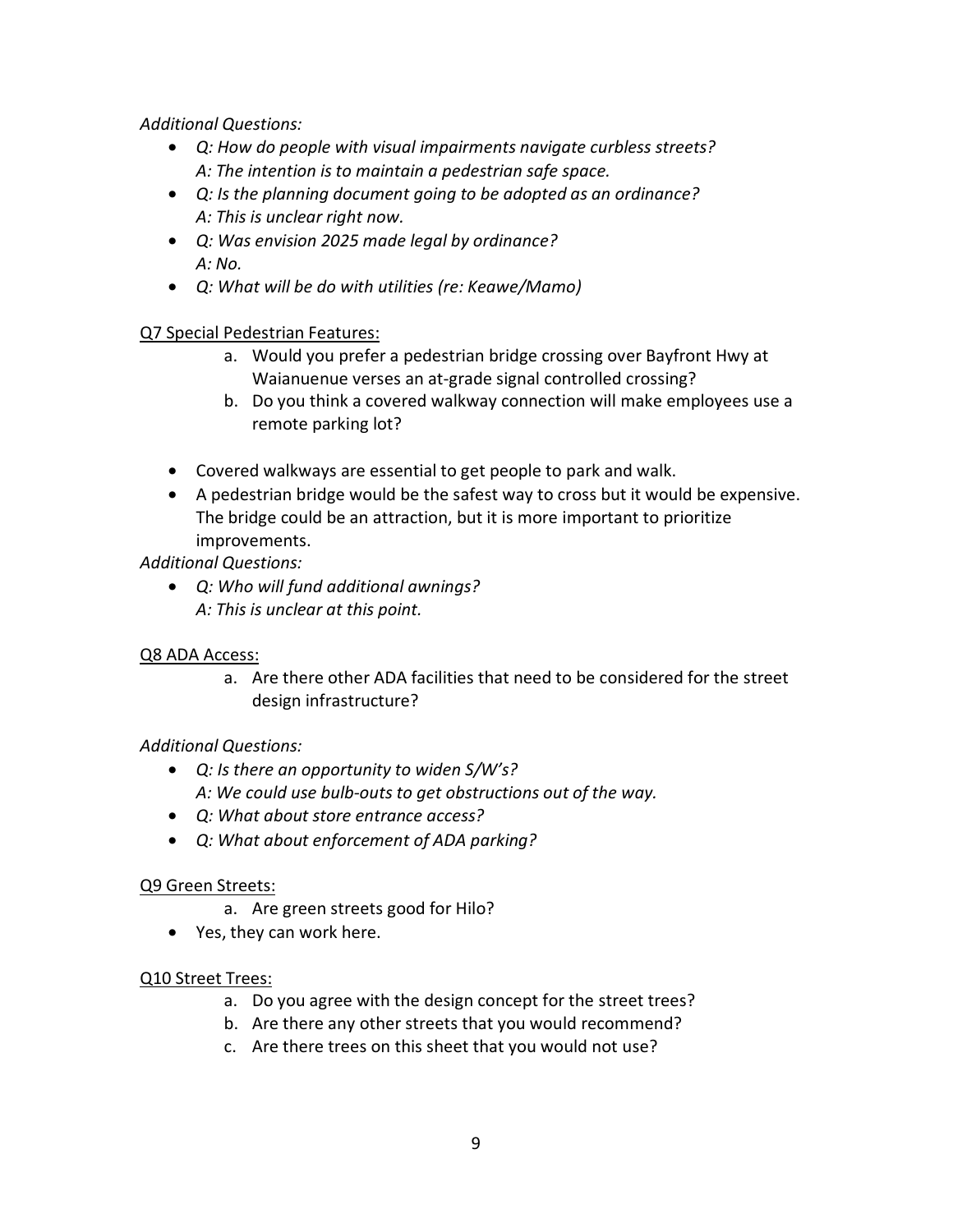• We don't want to lose the existing large trees due to street improvements including trails.

Additional Comments Overall:

- Parking in front of businesses is crucial.
- Property owners should be able to weigh in.
- It doesn't take much enforcement to keep people from parking illegally.
- There should be an opportunity to integrate parks and parking.
- People need places to sit and eat after going to the Farmer's market.

## **Notes from Breakout Group # 2 (Facilitator: David Tarnas; Recorder: Melissa White)**

## Q1 Street Typology:

- a. Are there other streets that should be designated as one of these street types? Why?
- b. Are there streets shown that should not be designated as such? Why?
- There was a lot of discussion on making Keawe St. a festival street, but we don't want to get rid of the parking there. It was decided that the mechanism for pedestrian connectors would be parklets and/curb extensions.
- Don't get rid of all parking on the shared streets.
- Kalakaua is too narrow for parking on both sides.
- We don't want to lose all of the parking on Kalakaua.
- Have you looked at alternating mauka-makai shared streets as one ways in alternating directions?

## *Additional Questions:*

- *Q: Does a shared street basically mean that there is no parking on that street? A: Some of the shared streets have parking (chicane/parking)*
- *Q: Do festival streets have parking? A: Yes, on one side*
- *Q: Is a two way conversion the best solution? Why was it changed? A: Two ways increase access to Downtown and reduces circling. They also have economic and safety benefits.*
- *Q: Why don't we continue the shared street up to Kinoole?*

## Q2 Gateways:

- a. Are there other gateways? Why?
- b. Are there gateways shown that should not be designated as such? Why?
- There should be a gateway entry at Puueo.
- These are good choices.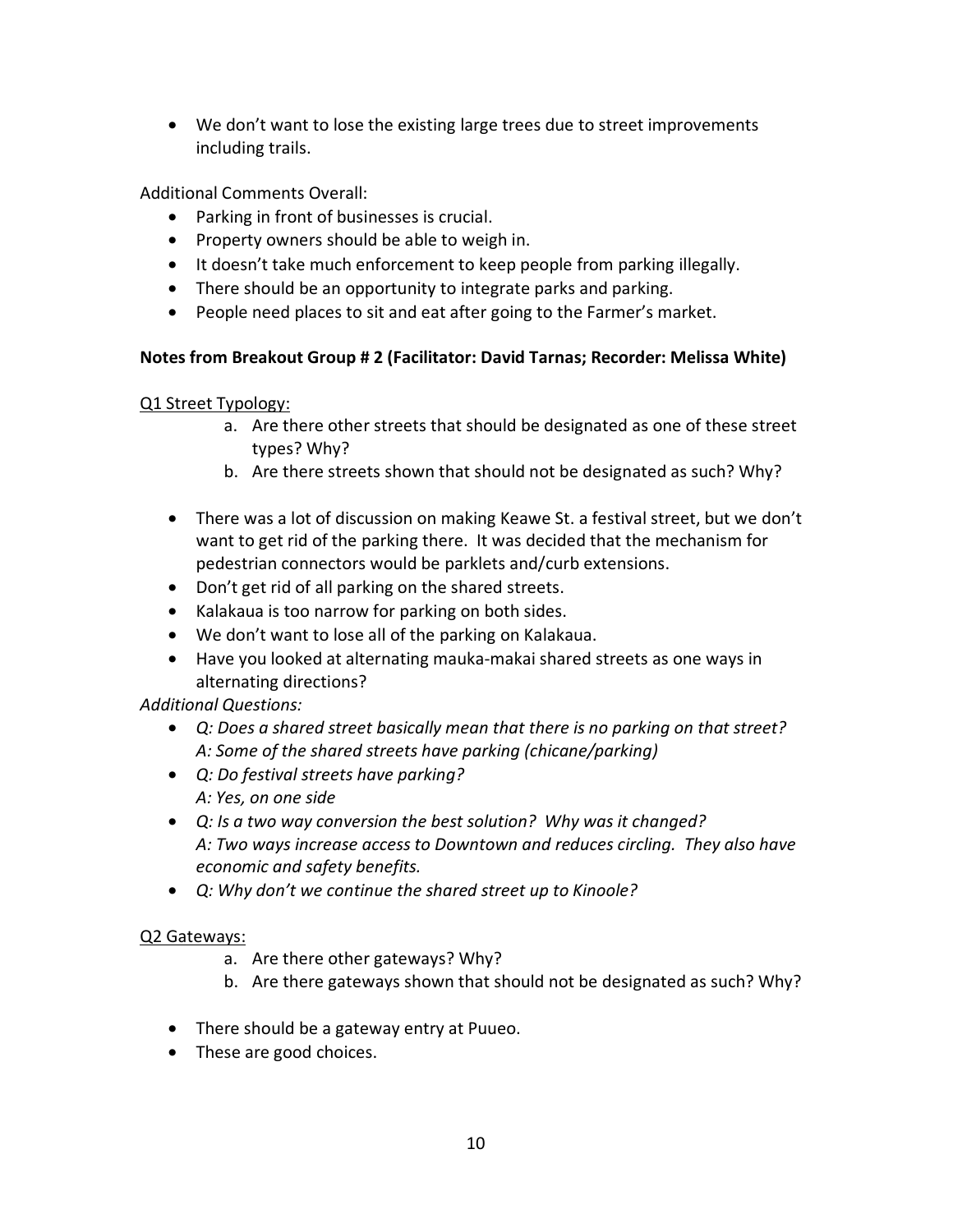## Q3 Trails:

- a. Should the Shoreline Trail be added to the trail network?
- b. Should the Wailuku River Trail be added to the trail network?
- c. Are the any additional map locations?
- The plan should extend the shoreline trail up to the bridge located under the bridge up Wailuku.
- This is in a tsunami zone.
- The trail from Suisan was discussed in the past. The shoreline trail should connect river to river and up to Wailuku trail.
- Trails need to be ADA accessible.
- The plan should move the cultural trail across the street to include the library as a point of interest which connects Wailuku River and trail to the system.
- Wailuku River Trail would be a good way to attract people to that side of Downtown.
- The plan should double the numbers of signs and put them mid-block, not only at intersections
- Should put a sign at the library and the Naha Store because these are popular destinations.
- Should put an overall map at the transit station of the whole Downtown area. All the shuttle stops are located on Keawe, we should put more equally on Keawe and Kamehameha Ave.
- Should connect the map to show the shuttle stops on Kamehameha at the same cross streets.
- The shuttle stops need to be located before and on the opposite side of the signal.
- I am very concerned about the two way circulation. This requires modeling to prove its merit. The road is so narrow and there are no left turn pockets.
- Every feature takes away a parking spot. We need to see the total package. *Additional Questions:* 
	- *Q: Can't you go under the bridge to get to Kaipaloaoa? People used to do that.*
	- *Q: Do way finding maps include business names?*

Q4 Bike Facilities:

- a. Any other kind of bike facilities and where should they be located?
- b. Any other bike share locations?
- c. Any other bike corral locations?
- The bikeshare station should but put in a remote parking lot, not in central Downtown.
- Is the bikeshare free? Are both wheels locked? The bikes need to be secure. Need to be wary of vandalism of kiosks and machinery.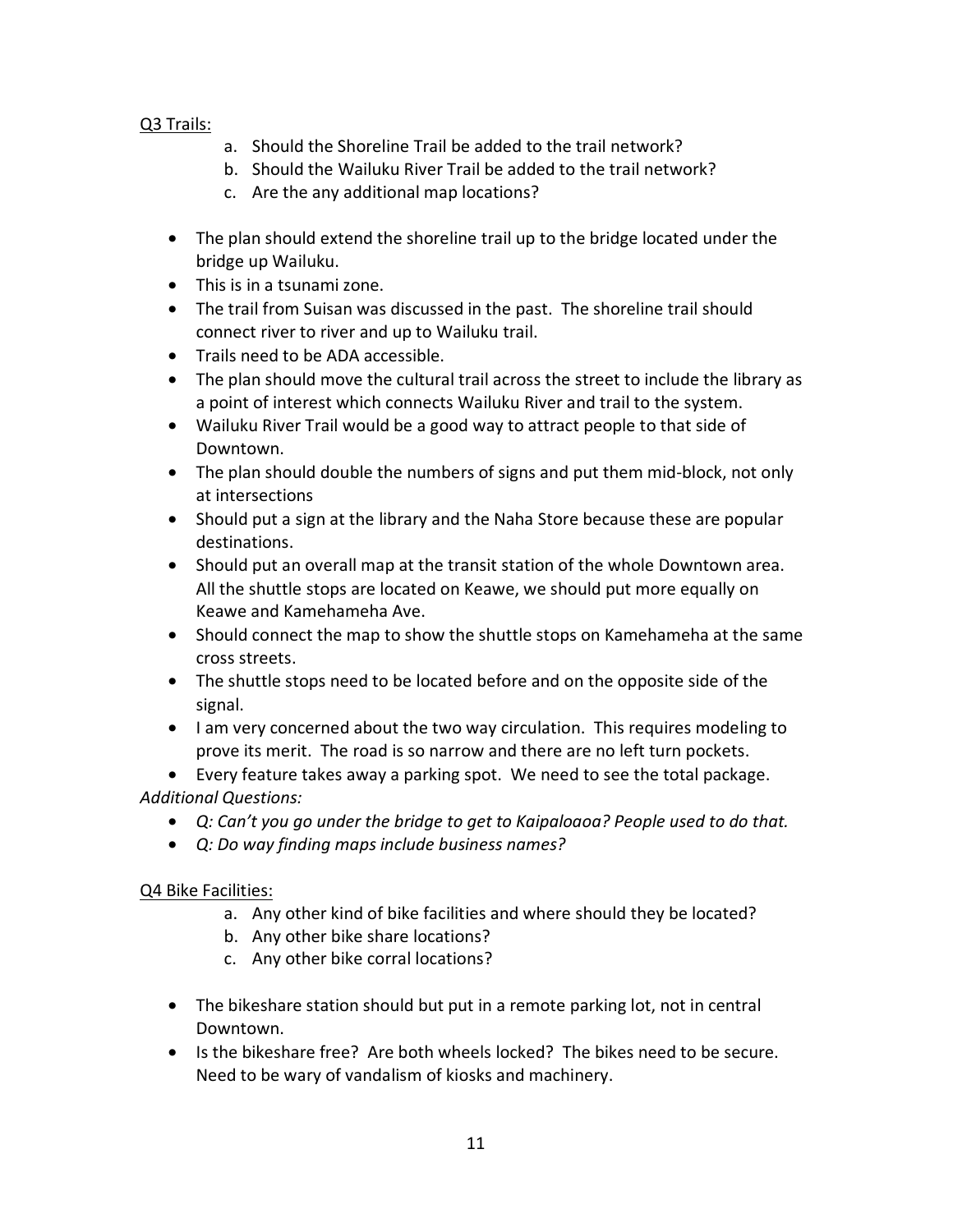- In the past, two bike racks were purchased and placed in front of our store. One got run over while the other was rarely used.
- If downtown is transformed into a slower and safer place, people would walk and bike more.
- The library bike rack is well used.

## *Additional Questions:*

• *Q: Can the bikeshare stations be inside a shelter? Is that realistic? If so, it could have an accessibility code with membership* 

## Q5 Curb Extensions:

- a. Which street(s) is/ (are) the most important ones to have curb extension?
- b. Any changes to the recommended locations for curb extensions?
- You will be stuck without left-hand turn lanes
- They look good and are safer, but they would cause people to be unhappy about the inability to make a left turn.
- Split and phase lighting because this will be necessary to make the plan work.
- Ponahawai and Kīlauea will be a mini circle not a roundabout.
- Put a roundabout at Waiānuenue and Bayfront as well as at Ponahawai and Kamehameha. Regarding Waiānuenue, it should not have a double roundabout. Rather, it should have one large roundabout.
- The ones on Haili Street should be minicircles, not roundabouts.
- When you put in curb extensions, you can move parking closer to intersections; this is a benefit but it will require ADA stalls at every intersection leg. Perhaps the first space next to each intersection could be an ADA stall. We also need to increase the percentage of ADA stalls overall.
- Make sure that it is ADA accessible and include ramps; looks are not the only important factor.
- Make sure that there is sufficient drainage at each intersection.
- Waiānuenue floods during heavy rain events, therefore it is important that plans ensure adequate drainage.

*Additional Questions:* 

• *Q: How do ADA users get to the intersection?* 

## Q6 Parklets:

- a. Do you feel that parklets improve the livability of Downtown Hilo knowing it will take away parking?
- b. Are there any other streets that should have parklets?
- Hilo businesses put lots of trash on the sidewalk. It is hard to get past it. There is not enough enforcement. The worry is that the parklets will exacerbate the situation and trash will further obstruct the sidewalks.
- Our business has a permit and follows the rules. The biggest problem is the skateboarders speeding by and the homeless. We are not allowed to sell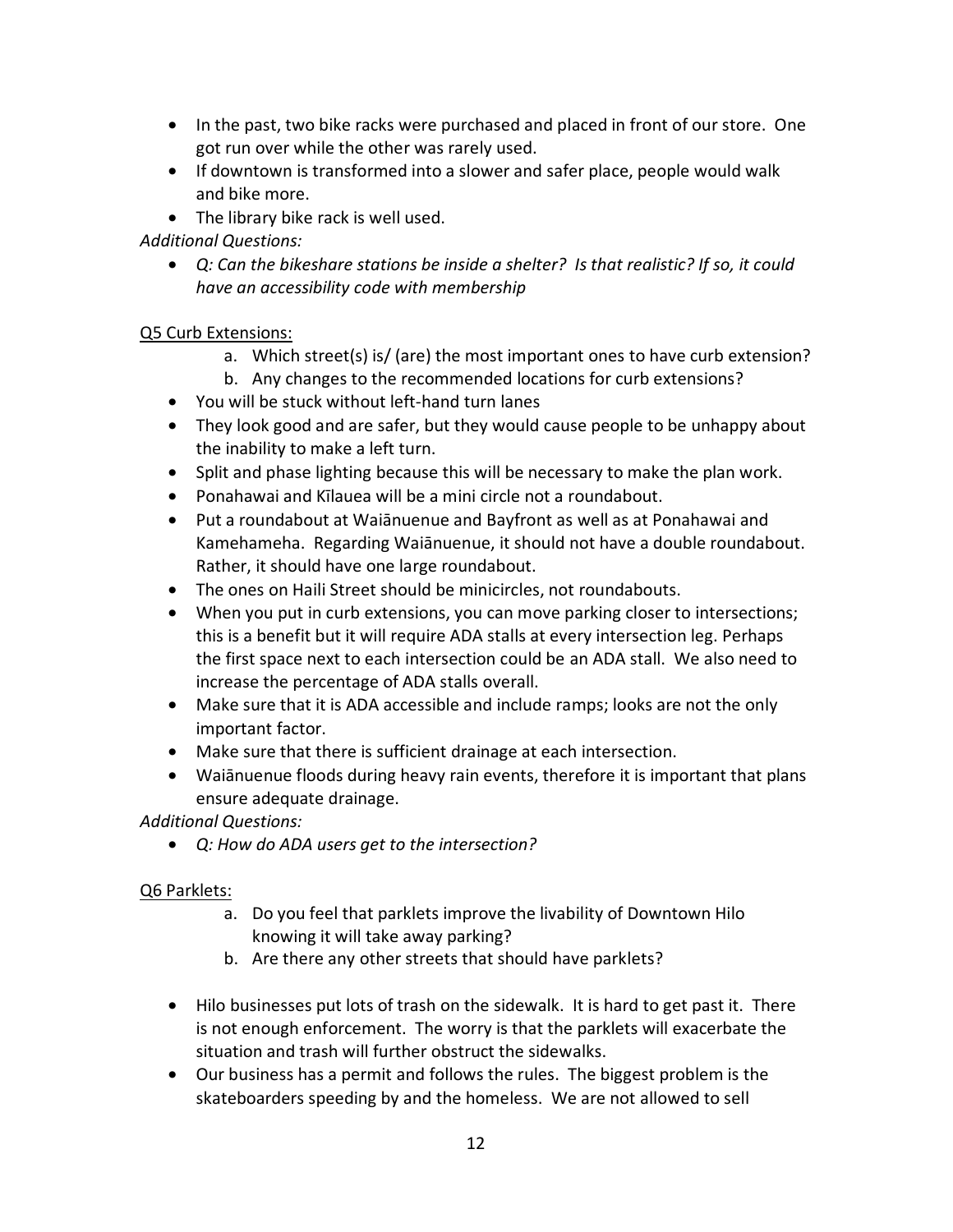anything outside. People buy food down the street and sit there, but leave their trash. We are responsible for keeping the area clean. What will happen if we expand those areas in which people can sit?

- There shouldn't be parklets along Keawe rather only along mauka-makai streets because of parking and sidewalk obstruction.
- It is good to have more places to sit and gather.
- Outdoor seating is good for people with pets.
- There used to be benches by the Tsunami Museum but they were removed due to people congregating. A bike rack was also removed because it was rusted and became a trip hazard.
- DPW is enforcer of sidewalk rules.
- If there are shallows on Keawe, parklets could fit and businesses could move items off the sidewalk. The parklets would make Downtown more charming.
- The parklets and sidewalks would be public property.
- The permit requires maintenance to curb line…also, we can't advertise.
- Revisit business rules for parklet permits.
- Wherever sharrows exist, the posted speed limit should be 15mph.
- Some group members are not in favor of parklets

*Additional Questions:* 

- *Q: Are the parklets temporary or permanent? A: It varies and is usually based on and associated with a business.*
- *Q: How can you have a two way street, bike lane, parking, and parklets? There is not enough room. A: Bikeshare sharrows*

# Q7 Special Pedestrian Features:

- a. Would you prefer a pedestrian bridge crossing over Bayfront Hwy at Waianuenue verses an at-grade signal controlled crossing?
- b. Do you think a covered walkway connection will make employees use a remote parking lot?
- Bridge or crossing to Kaipalaoa?
- One group member wanted both options while another wanted a bridge only.
- Covered Walkways:
- It would help but there would be a need to fill in gaps in between existing awnings.
- One group member was extremely excited about the prospect of a bridge or crossing to Kaipalaoa.

*Additional Questions:* 

- *Q: What is the cheapest and fastest way to connect to Kaipalaoa? There is an immediate need* 
	- *A: A bridge is expensive*
- *Q: Can you do a crossing with roundabouts?*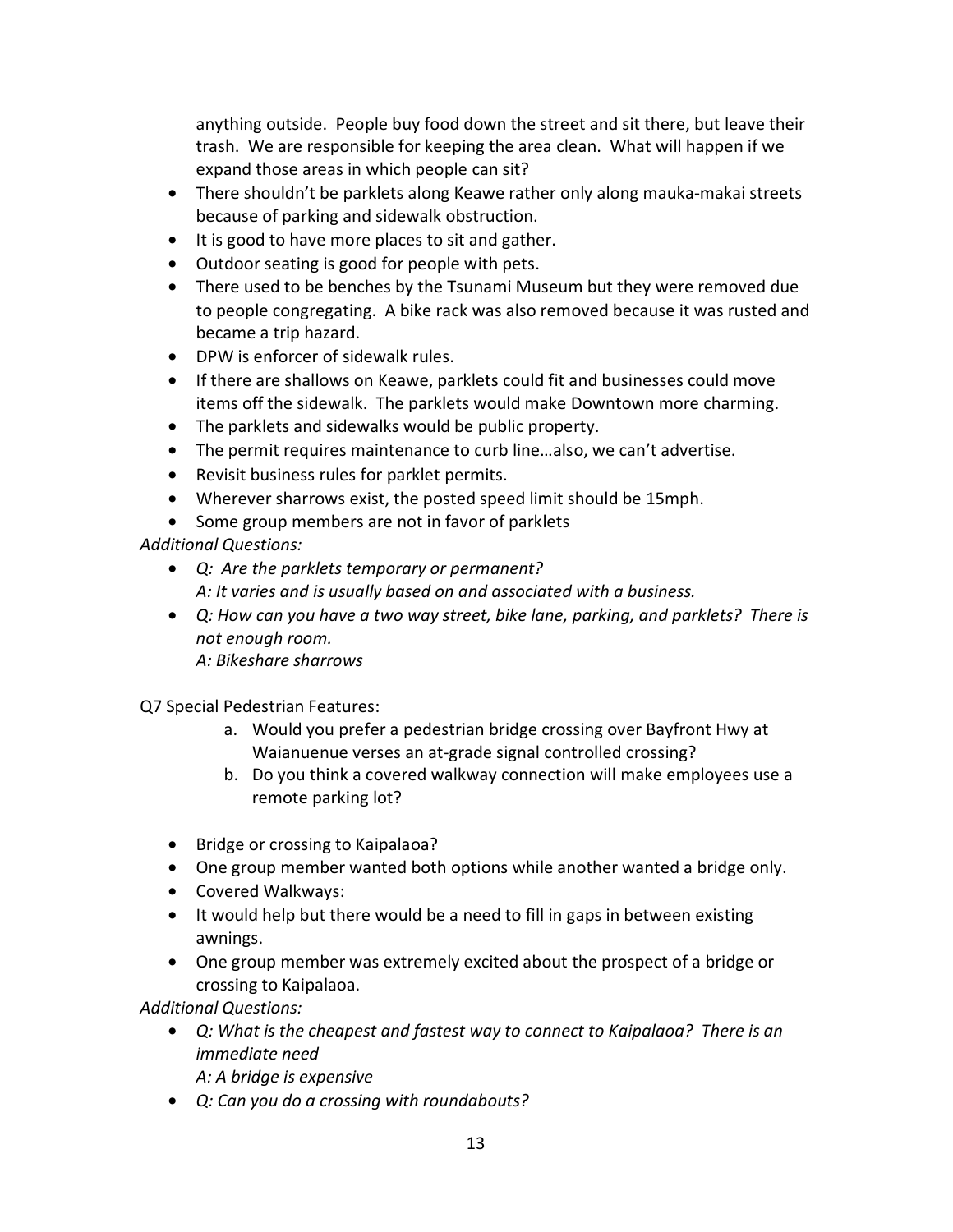*A: Double lane roundabouts are much more difficult for pedestrians* 

- *Q: Does it have to be a double land roundabout?*
- *Q: If you did a bridge, it should connect with the Wailuku River Trail.*

## Q8 ADA Access:

- a. Are there other ADA facilities that need to be considered for the street design infrastructure?
- These are not easy fixes and are overly optimistic. Some of these recommendations will be an uphill battle. The HPD is opposed to improvements near Kalakaua Park.
- Don't move the cultural trail across the street.
- There are stones by Kalakaua Park that are easy to trip on.
- Hilo needs mid-block curb-cuts, not only at intersections.

### Q9 Green Streets:

- a. Are green streets good for Hilo?
- b. Do you agree with the design concept for the street trees?
- c. Are there any other streets that you would recommend?
- d. Are there trees on this sheet that you would not use?
- The group liked the idea but was skeptical about permeable pavers because they get clogged.
- This design requires maintenance.
- A concern is that this may not work if the water table is close to the surface. *Additional Questions:* 
	- *Q: Who will maintain them? Will the costs burden public agencies and or taxpayers?*

*A: pavers have to be vacuumed yearly.* 

• *Q: Will pavers work in Hilo? A: Yes, they work in Portland* International Airport (PDX) and in Seattle, Washington.

## Q10 Street Trees:

- a. Do you agree with the design concept for the street trees?
- b. Are there any other streets that you would recommend?
- c. Are there trees on this sheet that you would not use?
- The group agreed and liked the idea of street trees but wanted to be sure that trees that were chosen would not drop leaves or flowers because people track in leaves on their shoes. Shower and 'Ōhi'a trees were undesirable while Native Hawaiian plants and palms are ideal.
- An ordinance exists stating that property owners must maintain the trees.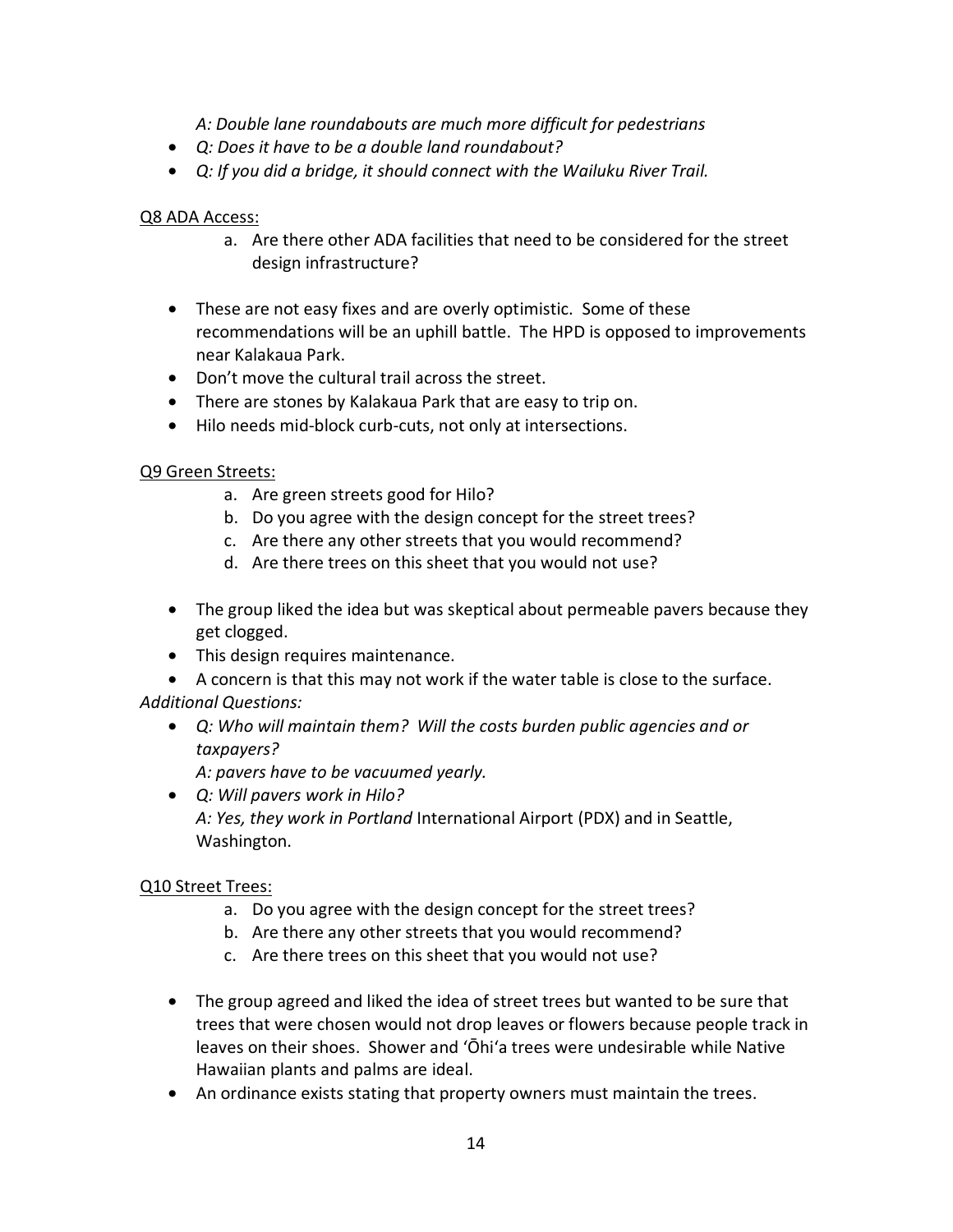- Traffic control boxes should be included in the plans and drawings.
- The streets in town are narrow. Maybe Kinoole and Bayfront would be good sites for street trees.
- Put trees in the curb extensions.
- Tree roots can damage sidewalks and it is important to think about that when choosing the trees. There should be the "right tree for the right place."
- The trees in Kaimukī are nicely sized and attractive.
- There are sharp radiuses on bulb-outs which make it hard for trucks to navigate. The bulb-outs are there to aid in traffic calming, large trucks should be operating during certain hours. The solution is to let trucks run over the curb ramps, so they should be heavy duty to withstand the excess pressure.
- There are a lot of trucks that come through downtown.
- Included good signage directing people to downtown.
- There should be a left turn from Bayfront to Waiānuenue.
- Come up with a color scheme for traffic signal hardware.

### **Notes from Breakout Group # 3 (Facilitator: Wes Frysztacki; Recorder: Isaac Gloor)**

### Q1 Street Typology:

- a. Are there other streets that should be designated as one of these street types? Why?
- b. Are there streets shown that should not be designated as such? Why?
- Punahoa St. may be too narrow to be a "shared" street.
- Keawe St. may be a better candidate for a "shared" street.
- Keawe St. should be a Festival St. (unanimous support)
- KTA wants good vehicular traffic flow on Keawe St.
- Waiānuenue St. should also be a Festival St.

## Q2 Gateways:

- a. Are there other gateways? Why?
- b. Are there gateways shown that should not be designated as such? Why?
- There should be a gateway at Keawe and Waiānuenue to indicate the importance of Keawe. Most of the people in the group agreed with this.
- The Gateway should be at Bayfront Bridge not Waiānuenue.
- The long term plan should not ignore short term changes.

## Q4 Bike Facilities:

- a. Any other kind of bike facilities and where should they be located?
- b. Any other bike share locations?
- c. Any other bike corral locations?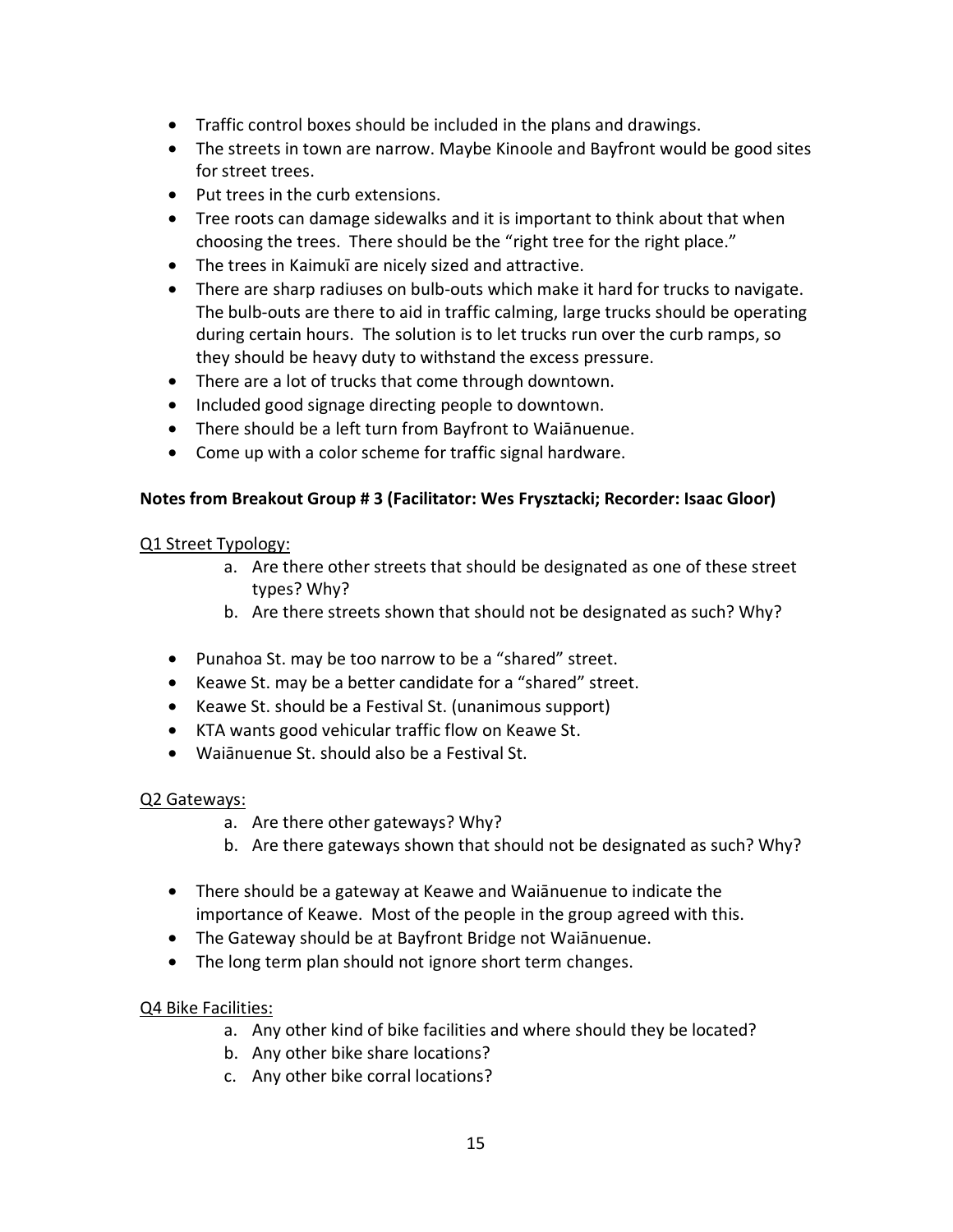• We should think of alternate locations for bikeshare; we may not have to use parking stalls.

*Additional Questions:* 

• *Q: Why is there a lack of bikeshare on Keawe? Maybe it could be located on Haili intersection or near transit stops?* 

## Q6 Parklets:

- a. Do you feel that parklets improve the livability of Downtown Hilo knowing it will take away parking?
- b. Are there any other streets that should have parklets?
- Parking cannot be removed without it first being replaced with new parking somewhere else.
- Parklets are a low-priority improvement
- Punahoa should not be a parklet street because it is too narrow.

## Q7 Special Pedestrian Features:

- a. Would you prefer a pedestrian bridge crossing over Bayfront Hwy at Waianuenue verses an at-grade signal controlled crossing?
- b. Do you think a covered walkway connection will make employees use a remote parking lot?
- We should create codes that require building owners to replace awnings.
- There needs to be adequate lighting on the sidewalks and under awnings.

## Q8 ADA Access:

- a. Are there other ADA facilities that need to be considered for the street design infrastructure?
- Parking time limits in Hilo should be consistent and be enforced.

## Q8 Green Streets:

- a. Are green streets good for Hilo?
- The plan should include responsibilities for maintenance
- Yes, but parking lots may flood.

## Q10 Street Trees:

- a. Do you agree with the design concept for the street trees?
- b. Are there any other streets that you would recommend?
- c. Are there trees on this sheet that you would not use?
- 'Ōhi'a trees provide very little shade, BUT they are easy to maintain.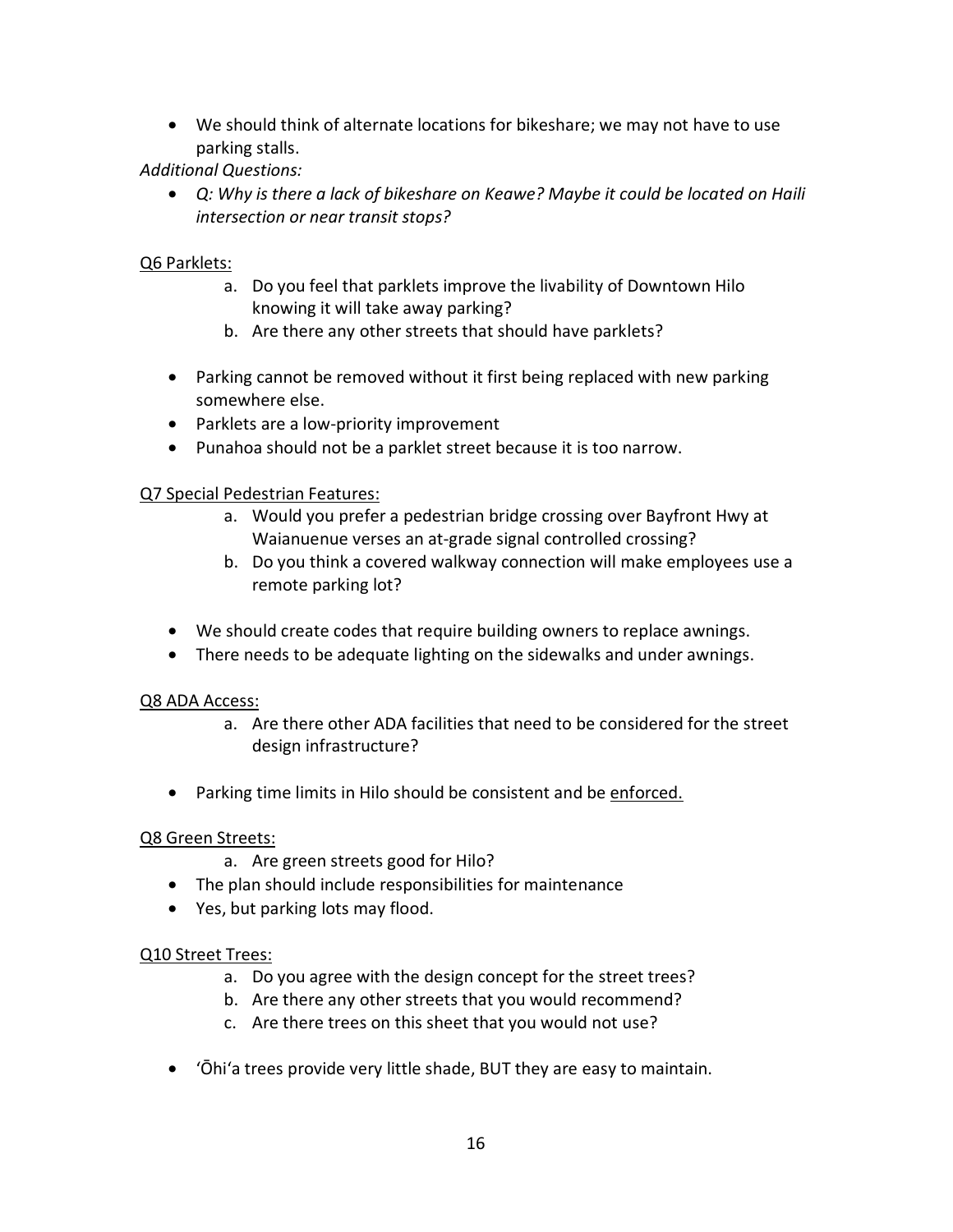## **PART FOUR: Group Summary of Key Takeaways**

### **Group 1 Recap and Key Takeaways (Mike Packard):**

- There were divergent opinions regarding street typologies but most of the group wanted to use Keawe as a festival street versus the mauka-makai streets.
- The group wanted to know who would fund the festival streets and for what kinds of festivals. The group thought that Haili could be used as a shared street and that two way conversions would create opportunities for street types.
- Regarding gateways, the group thought that the Haili street makai bound street was a good idea. They also like the idea of using roundabouts as gateways but had concern about trucks navigating the roundabouts and the likelihood of the ponahawai extension affecting the ball field.
- In terms of the crossing of Bayfront at Waiānuenue, the group felt that this idea needs more attention and thought. There was support for a shoreline trail and beach restoration connections between the shoreline and Wailuku River trail. ADA access proved to be a challenging aspect in provision of an expensive pedestrian overpass.
- The group thought that the Bikeshare was a good idea but might be too early clarify difference between bike route/sharrow.
- Group 1 didn't want curb extensions in place of turn lanes.

The following questions cover some of the main concerns of Group 1:

- $\triangleright$  How to phase two-way conversions? 1) striping 2) pavement/signals
- $\triangleright$  What do we do with overhead utilities in these areas?
- $\triangleright$  Who is expected to pay for, maintain, and repair sidewalks/improvements?
- $\triangleright$  How do visually impaired people navigate different types of streets?
- $\triangleright$  What ordinance changes will be required? Will this Plan become an ordinance?
- $\triangleright$  Who covers Costs of covered walkways/awnings?
- $\triangleright$  What about storefronts being accessible for patrons with disabilities?
- $\triangleright$  How does this relate to preserving the historic character of downtown Hilo?

## **Group 2 Recap and Key Takeaways (David Tarnas)**

- Group 2 did not want to give up all parking on special street types.
- They wanted more maps and way finding for downtown area and businesses and more shuttle stops on Kamehameha with the library as destination and gathering place.
- There was concern about security/vandalism for bikeshare.
- Group 2 wanted two way circulation to be modeled to see if it works from a traffic perspective.
- They wanted more gathering places without blocking sidewalks.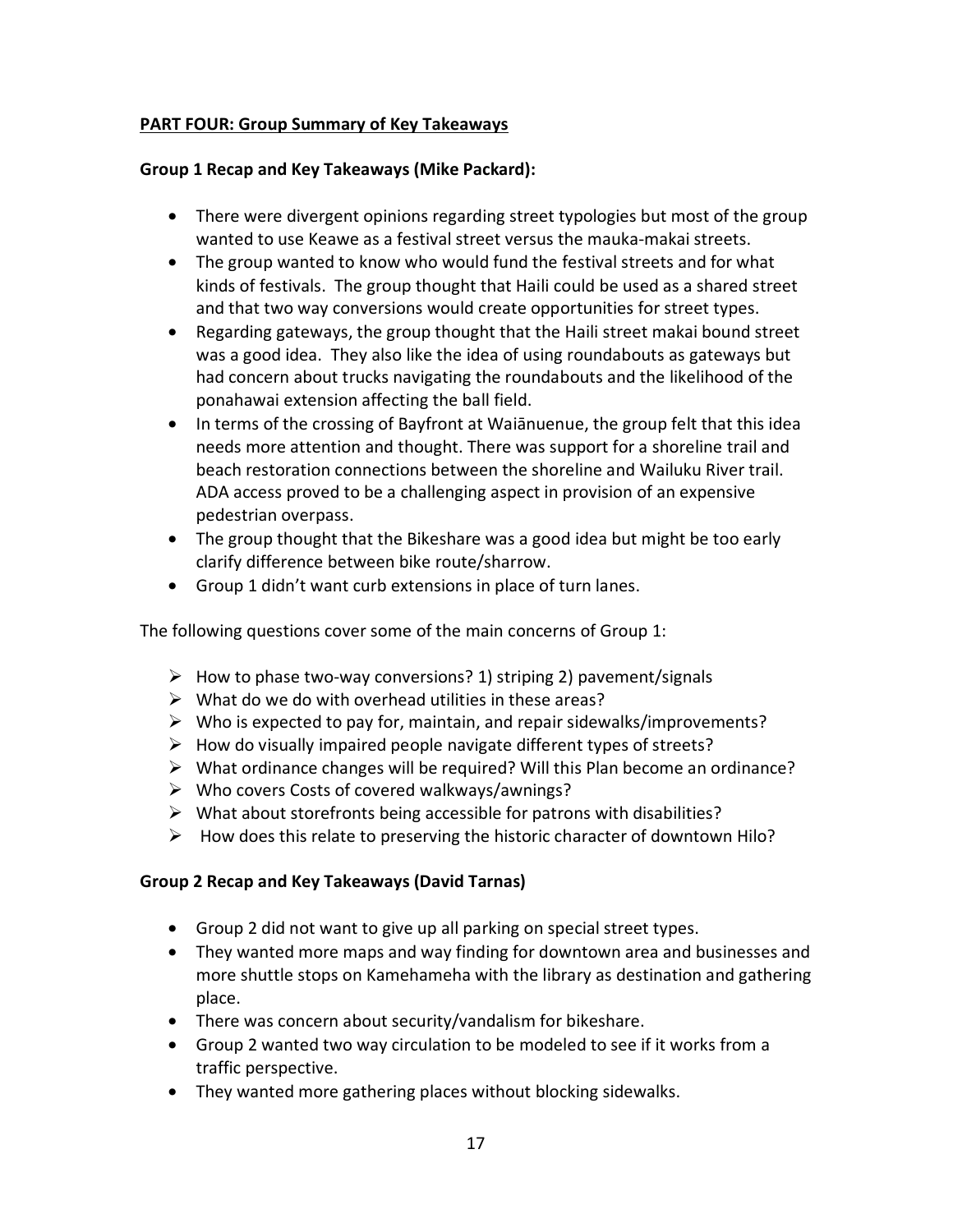- The group felt that a pedestrian bridge was too expensive but wanted a graded crossing as soon as possible.
- The group was in support of covered walkways, but felt that all improvements should be ADA accessible.
- In terms of street trees, it was important that those trees do not drop leaves and flowers; Tree maintenance could require an ordinance change.

The following questions cover some of the main concerns of Group 2:

- $\triangleright$  How does Ada access work with curb extensions? How will drainage work? Will it be safe and effective?
- $\triangleright$  Don't get rid of left turn lane for curb extensions; How will trucks make the turn?
- $\triangleright$  How will parklets be maintained and enforced so they are not attractive nuisances?
- $\triangleright$  How does the concept of green streets work with high water table? Who will maintain?

### **Group 3 Recap and Key Takeaways (Wes Frysztacki)**

- The group thought that Keawe St. should get special treatment, that it should be a festival or a shared street.
- They thought there should be a gateway at Wailuku Bridge not Waiānuenue.
- Bike sharing stations should be included at a few spots on Keawe Street as well.
- Group 3 was in support of covered walkways but thought that it was important to give people incentives to keep them up. They thought it would be beneficial and made sense to have a network of covered walkways.
- The group did not want 'Ōhi'a trees because they are not large enough and they do not provide adequate shade.

Overall, Group 3 was in sync with the other two groups and shared many of the same sentiments.